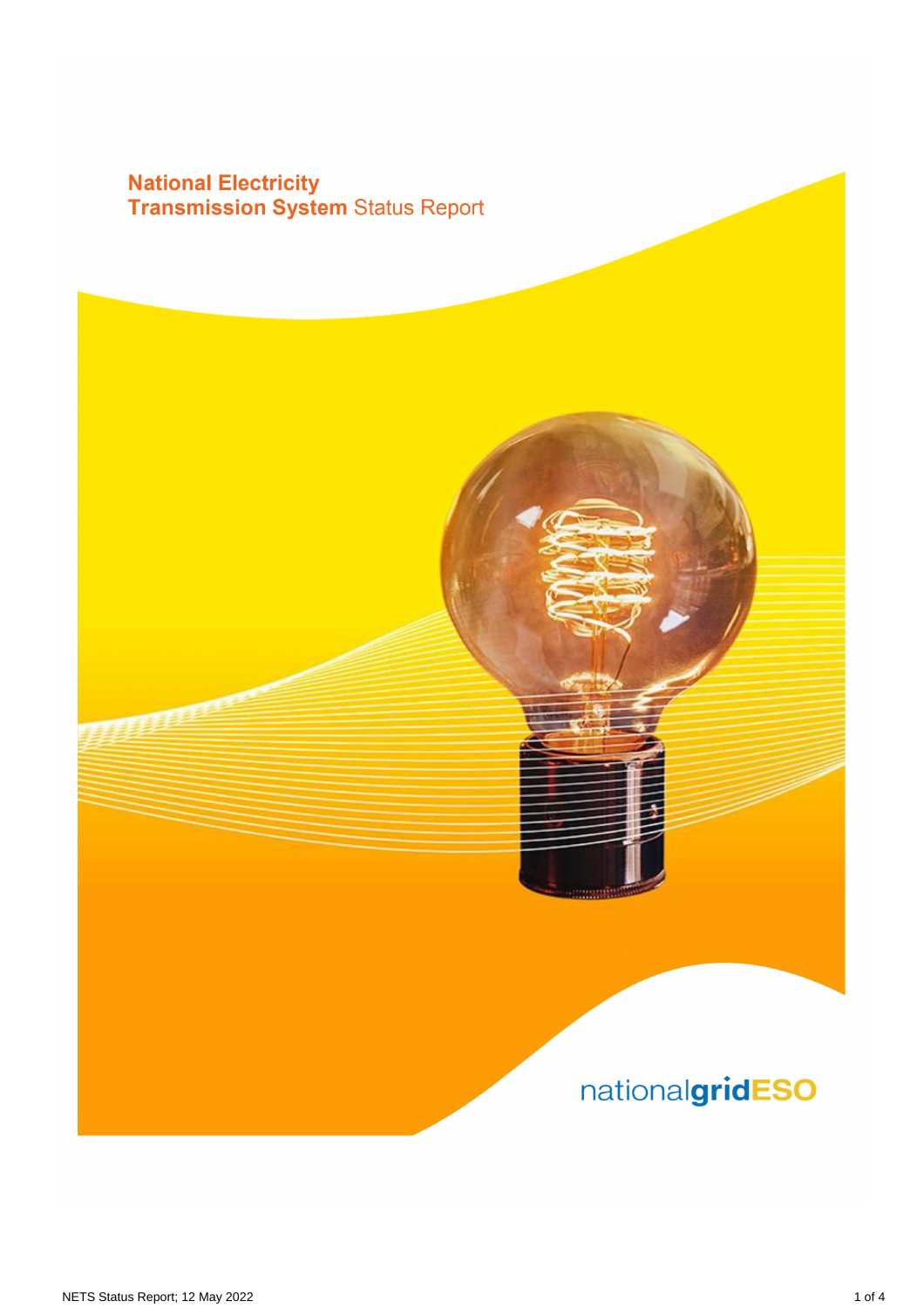#### **National Electricity Transmission System Status Report Thursday 12 May 2022**

| Today's High Level Risk Status Forecast for the next 24h |  |                |  |
|----------------------------------------------------------|--|----------------|--|
| <b>General Status</b>                                    |  | Voltage        |  |
| Demand                                                   |  | System Inertia |  |
| <b>System Margins</b>                                    |  | Weather        |  |
| Generation                                               |  | Transmission   |  |
| <b>Active Constraints</b>                                |  |                |  |
| <b>System Warning</b>                                    |  |                |  |

| Today's Minimum De-Rated Margin      | 9009.739 (SP 17) |         |
|--------------------------------------|------------------|---------|
| <b>Current BMU Largest Loss Risk</b> | Generation       | 1500 MW |
|                                      | Demand           | 1150 MW |

### **Balancing Costs**

Total: £6538k



| <b>Yesterday's Market Summary</b> |                         |  |
|-----------------------------------|-------------------------|--|
| <b>Cash Out Price (Max)</b>       | £132.50 (SP 37)         |  |
| <b>Cash Out Price (Min)</b>       | £0.00(SP <sub>4</sub> ) |  |
| <b>Peak Demand Yesterday</b>      | 33.549 MW               |  |
| <b>Minimum Demand</b>             | 17.379 MW               |  |

**Interconnector**

| <b>Net Transfer Capacity (MWs)</b> |        |               |                        |
|------------------------------------|--------|---------------|------------------------|
| Today                              | Import | <b>Export</b> | <b>Remarks</b>         |
| Netherlands (BritNed)              | 1016   | 1016          | <b>Fully Available</b> |
| France (IFA2)                      | 1014   | 1014          | <b>Fully Available</b> |
| <b>Belgium (Nemo)</b>              | 1020   | 1020          | <b>Fully Available</b> |
| Ireland (EWIC)                     | 500    | 1500          | <b>Fully Available</b> |
| Northern Ireland (MOYLE)           | 500    | 1500          | <b>Fully Available</b> |
| <b>NSL</b>                         |        | IО            | short term outage      |
| <b>ElecLink</b>                    |        | 10            | Not yet commissioned   |
| <b>France IFA</b>                  | 1000   | 1000          | Partially Available    |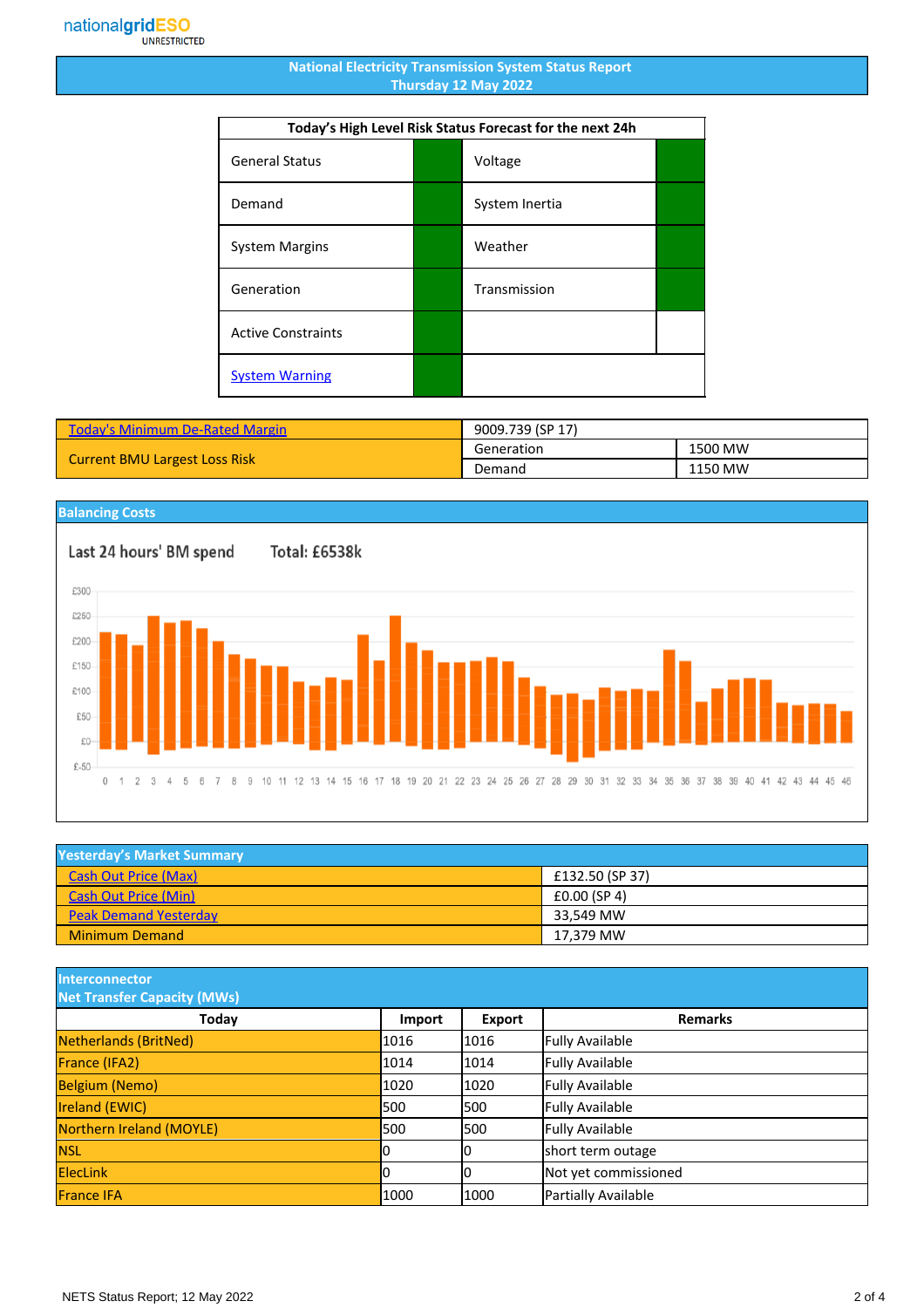

#### **Expected embedded generation (MWs)**

#### **Embedded Generation Forecast** 11-MAY-2022 12-MAY-2022 13-MAY-2022  $21:00$ 12:00 17:00  $12:00$ 17:00  $05:00$  08:00 12:00 17:00 05:00 08:00 21:00  $00:00$  $05:00$  08:00  $00:00$ Solar (MW)<br>Wind (MW)<br>STOR (MW)  $\frac{2470}{3084}$  $\frac{3820}{3109}$  $\frac{18}{1752}$  $\frac{8117}{4331}$  $\frac{1}{2804}$   $\frac{859}{2710}$  $\frac{5186}{4113}$ 1661  $\frac{6}{1538}$  1729  $\frac{1000}{2701}$  $3213$  $2644$ 2807  $2945$  3440  $\overline{0}$ ۱o 0 ١o 5554 9760 2945 5675 12448 Total (MW) 6929 1770 1538 9299 2805 3569  $|1661$ 4388 6669 2807 12,000 10,000 Š 8,000 Embedded Generation  $6,000$ 4,000 2,000  $\mathbf{o}$ 17:00 12-MAY-<br>2022  $21:00$ 13-MAY-<br>2022 05:00 08:00  $12:00$ 21:00 05:00 08:00  $12:00$  $17:00$ 05:00  $08:00$ 12:00 17:00 11-MAY-<br>2022

| <b>Weather</b>                                                                                                 | <b>Source</b>                                                                                                        | <b>Commentary</b>                                                                                                                                                                                                                                                                                                                                                                        |
|----------------------------------------------------------------------------------------------------------------|----------------------------------------------------------------------------------------------------------------------|------------------------------------------------------------------------------------------------------------------------------------------------------------------------------------------------------------------------------------------------------------------------------------------------------------------------------------------------------------------------------------------|
| Latest forecast (Summary)                                                                                      | <b>Met Office</b><br><b>SEPA</b><br><b>Natural</b><br><b>Resources</b><br><b>Wales</b>                               | Today:<br>Most areas dry with sunny spells and cloud bubbling up through the day, probably<br>sunniest in the southeast. Northern Ireland and much of Scotland breezy and<br>cloudier with some showery rain at times<br>Tonight:<br>Northern areas breezy and often cloudy, some showery rain, mainly across west<br>Scotland. Mostly dry in south with variable cloud and clear spells |
| <b>General Weather</b><br><b>Concerns</b><br>e.g. wind, rain, snow,<br>flooding, GB Weather<br><b>Warnings</b> | <b>Met Office</b><br>Weather<br><b>Warnings</b><br><b>SEPA</b><br><b>Natural</b><br><b>Resources</b><br><b>Wales</b> | <b>UK Weather Warnings</b><br>No weather warnings are in force for the UK.<br><b>Flood Warnings</b><br>No flood warnings are currently in force for England.<br>No flood warnings are currently in force for Scotland.<br>No flood warnings are currently in force for Wales.                                                                                                            |

 *Contains public sector information licensed under the Open Government Licence v1.0*

 $21:00$ 

 $2589$ 

2628

 $\mathbf{0}$ 

21:00